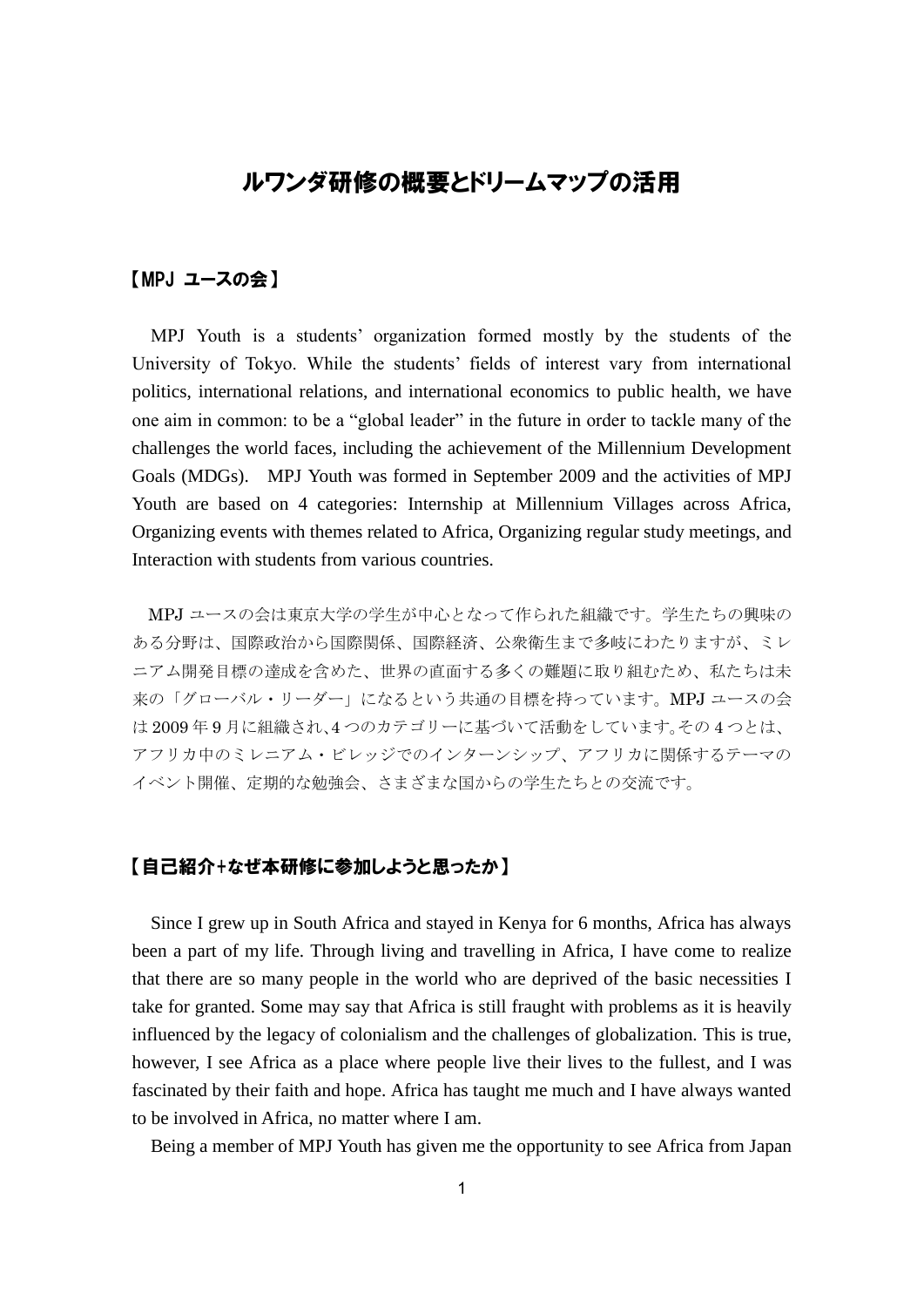and gain deeper insights into the development in Africa. I decided to participate in this Rwanda Project because I saw it as a great opportunity to challenge myself and visiting Africa once again was always my objective. Moreover, as a senior student, I thought that it was my obligation to lay the foundation of the project and hand it over to that next generation who will be leading MPJ Youth.

私は南アフリカで育ち、6 か月間ケニアで過ごしましたので、アフリカはいつでも私の人 生の一部となっています。アフリカで生活し、旅したことを通じて、自分が当然のように 思っていた基本的な必需品さえも奪われている人々が、世界中でたくさんいるということ に気付くようになりました。植民地主義の負の遺産、グローバリゼーションの課題にひど く影響を受けているので、アフリカはいまだ問題が山積みであるという人もいるかもしれ ません。これは事実です。しかしながら私は、アフリカという地域では人々が精いっぱい 自分たちの生活をしている場所として捉えていて、そのような彼らの信念や希望に魅了さ れてきました。アフリカは私にたくさんのことを教えてくれ、たとえ私がどこにいようと、 私はいつでもアフリカに関わっていきたいです。

MPJ ユースの会のメンバーになったことで、私は日本からアフリカを見る機会を得て、 アフリカの開発へのより深い洞察力を得ることができました。私がこのルワンダ研修に参 加決意した理由は、それが私自身に挑戦する大きな機会だと思っていましたし、もう一度 アフリカを訪れることはいつも私の目標だったからでした。さらに、4 年生として、この研 修の土台を築き、MPJ ユースの会を率いる次の世代にそれを引き継ぐことが私の義務だと 思っています。

#### 【ルワンダ研修の内容】

In October 2010 MPJ Youth was successfully granted a subsidy from the University of Tokyo and since then we have worked hard in realizing the project. Our main focus in the project is to hold an international students' conference at the National University of Rwanda on Development in Africa. The event will allow those students from the developed and developing countries to come face-to-face with each other and exchange their thoughts on "development" and "International cooperation".

MPJ Youth will also be visiting a Millennium Village in Mayange, and the offices of aid agencies such as JICA and UNDP. We will also have the honour of visiting; the Office of the President, the National Bank of Rwanda, and the Private Sector **Federation**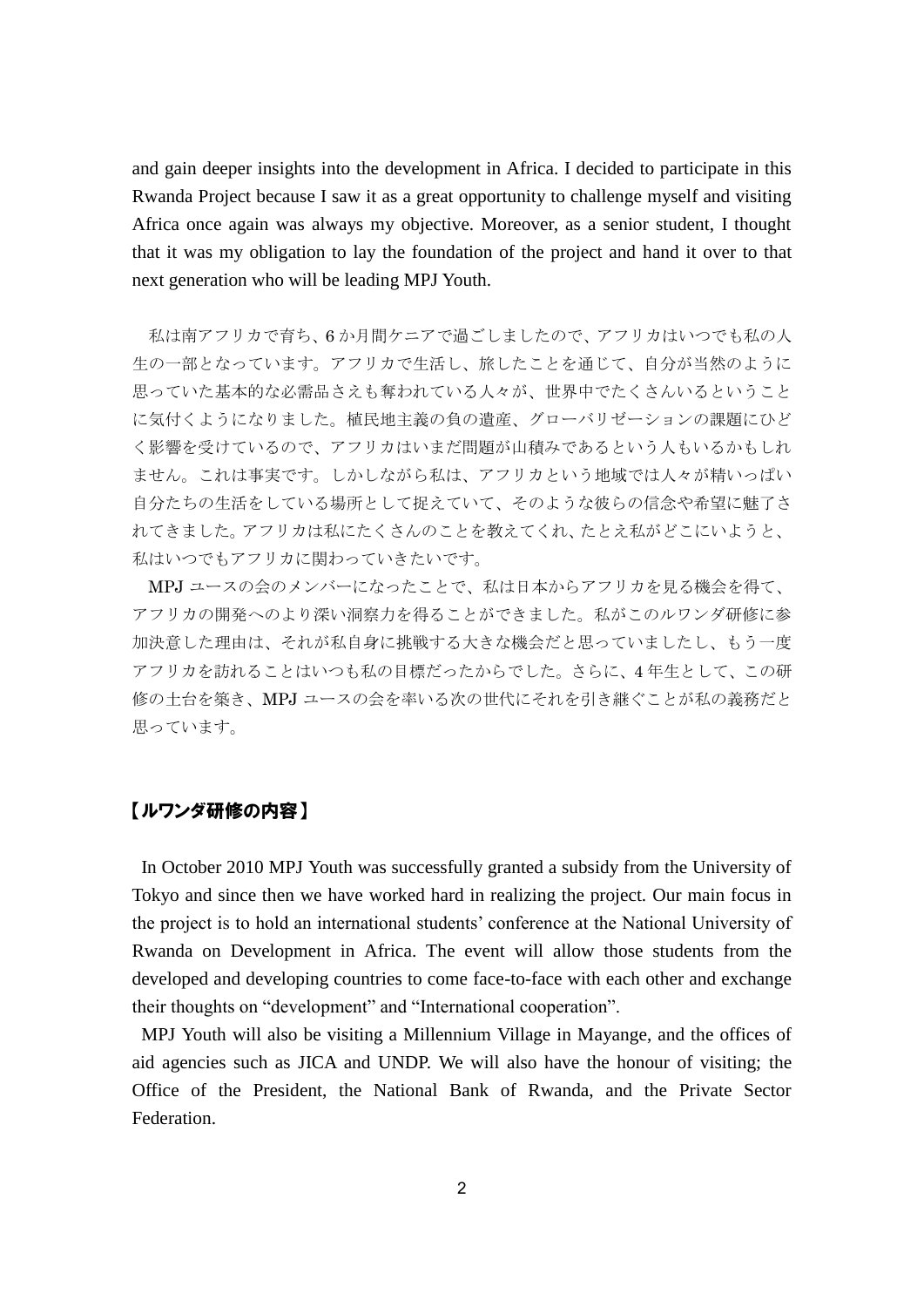2010 年 10 月、MPJ ユースの会は東京大学から奨励金をいただきました。それ以来私た ちは、このプロジェクトを実現することに一生懸命取り組んできました。このプロジェク トに対する主な焦点は、国立ルワンダ大学で、アフリカの開発に関する国際学生会議を開 催することです。このイベントでは、先進国・途上国からの学生たちが一堂に会し、「開発」 や「国際的な協力」に関する自分たちの考えを意見交換しあうことになるでしょう。

MPJ ユースの会はまた、マヤンゲにあるミレニアム・ビレッジと JICA や UNDP のよう な援助機関の事務所を訪れる予定にしています。さらに私たちは、ルワンダ国立銀行の頭 取であり、プライベート・セクター・フェデレーション(ルワンダにおける経済団体、商 工会議所の全国組織)の会長の事務所に訪れるという栄誉を得ています。

#### 【何故ドリームマップを取り入れたいと考えたか】

Despite the fact that Africa is oceans apart from Japan and we have lived totally different lives from the people in Rwanda, I believe that everyone has their own dreams. Moreover, as a human being, we all have the right to dream and have hope about our future. As students, limitation does exist as to what we can do for the people in Rwanda, but by talking to them and sharing with them our dreams and the experiences we had we hope that we provide them a different perspective to life and open up a new opportunity for them. We believe that making a dream map with the students and children in Rwanda will allow us to gain a deeper sympathy with each other. Moreover, we find the dream map to be one of the most effective tools of communication where we can overcome our language barrier.

アフリカは日本と海を隔てて離れ、私たちはルワンダにいる人々と全く違う生活をして いるという事実がありながらも、私はすべての人が自分自身の夢を持っていると信じてい ます。さらに、私たちすべてが人間として、未来についての夢を持ち、希望を持つことの 権利を持っていることを信じています。学生ですので、ルワンダの人々に対してできるこ とは確かに制限があります。それでも、彼らに語りかけ、自分たちの夢や経験を共有しあ うことで、彼らに人生への違った見方や新しい機会のきっかけを提供したいと思います。 ルワンダの学生や子供たちと共にドリームマップを作ることで、お互いに対するより深い 共感を得られると信じています。さらに私たちは、ドリームマップが言葉の壁を克服する ことができる、もっとも有効なコミュニケーション・ツールの一つであると発見しました。